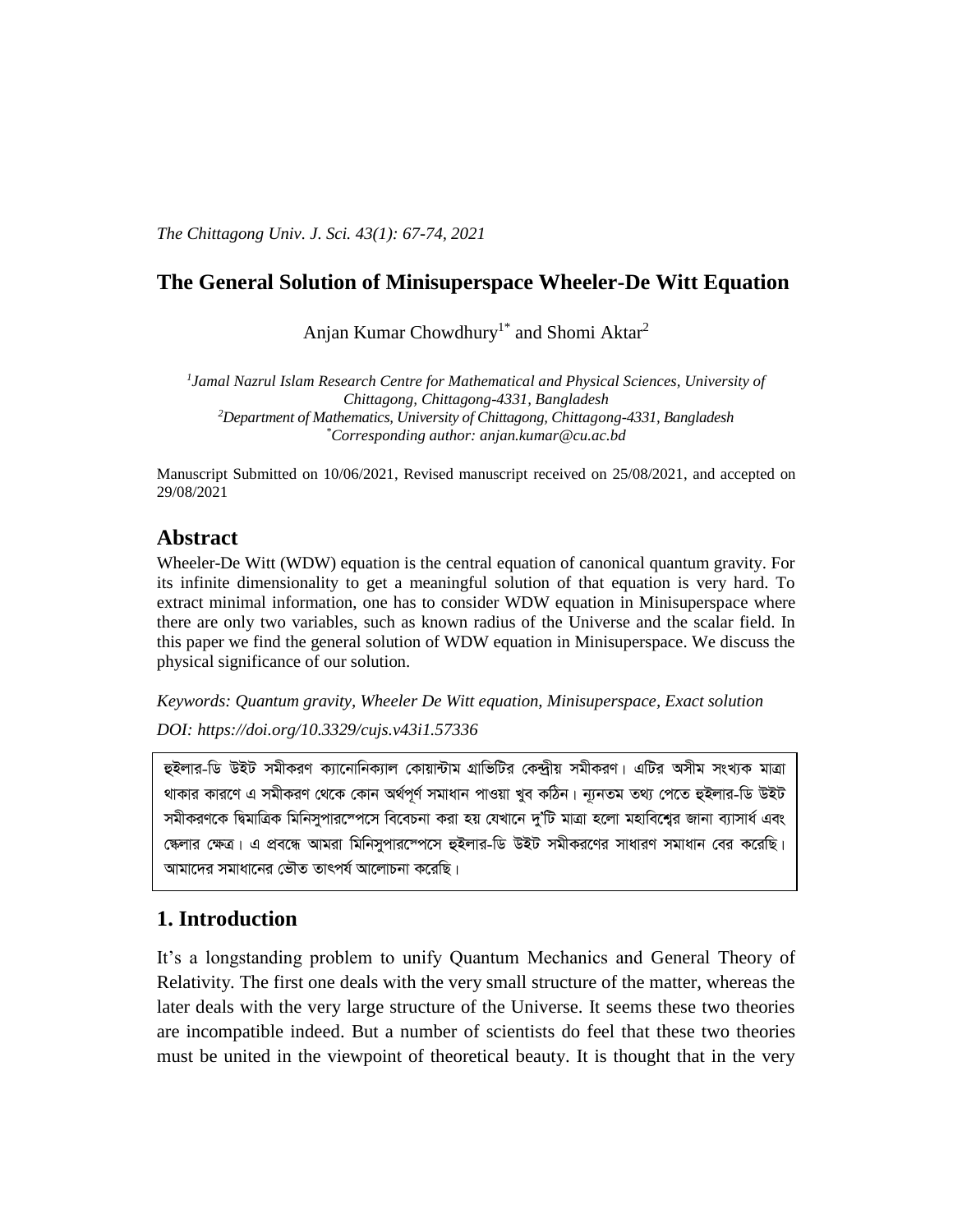beginning of the Universe it has undergone an exponentially expansion from a singular point, popularly known as *Big Bang* model [1-4]. The primordial ultra-super dense particle had almost infinite energy within almost zero volume. In this case the quantum fluctuation might be so violent that at the beginning of the Universe we can consider the application of quantum mechanics.

Let us consider the quantum state of a spatially closed Universe can be described by a wave function  $\Psi[h_{ij}]$  which is a functional of three geometries  $h_{ij}$ . This wave function satisfies a functional differential Schrödinger-like equation which is known as WDW equation [5,6]

$$
\left\{-G_{ijkl}\frac{\delta^2}{\delta h_{ij}\delta h_{kl}} - \sqrt{h}^3 R\right\}\Psi\left[h_{ij}\right] = 0\tag{1}
$$

where <sup>3</sup>R is three-dimensional Ricci scalar,  $G_{ijkl}$  is known as De Witt metric of superspace or supermetric and  $G_{ijkl}$  is

$$
G_{ijkl} = \frac{1}{2\sqrt{h}} \left( h_{ik} h_{jl} + h_{il} h_{jk} - h_{ij} h_{kl} \right)
$$
\nThe inverse De Witt metric is given by

\n
$$
G_{ijkl} = \frac{1}{2\sqrt{h}} \left( h_{ik} h_{jl} + h_{il} h_{jk} - h_{ij} h_{kl} \right)
$$
\n(2)

$$
G^{ijkl} = \frac{\sqrt{h}}{2} \left( h^{ik} h^{jl} + h^{il} h^{jk} - h^{ij} h^{kl} \right)
$$
 (3)

It is clear from equation (2) and (3) that  $G^{ijkl}G_{ijkl}=\frac{1}{2}$  $\frac{1}{2} \left( \delta_m^i \delta_n^j + \delta_n^i \delta_m^j \right)$ ) (4)

#### **2. Superspace and Minisuperspace**

The three-metric  $h_{ij}$  is the functions of  $x^1, x^2, x^3$  and it determines the distance  $d\sigma$ between infinitesimally separated points  $(x^1, x^2, x^3)$  and  $(x^1 + \Delta x^1, x^2 + \Delta x^2, x^3 + \Delta x^3)$  $\Delta x^3$ ) as follows:  $d\sigma^2 = h_{ij} \Delta x^i \Delta x^j$ (5)

This distance is invariant under spatial coordinate transformations. In the similar manner, the space of all metrices  $h_{ij}$  can be regarded as a *superspace* in which the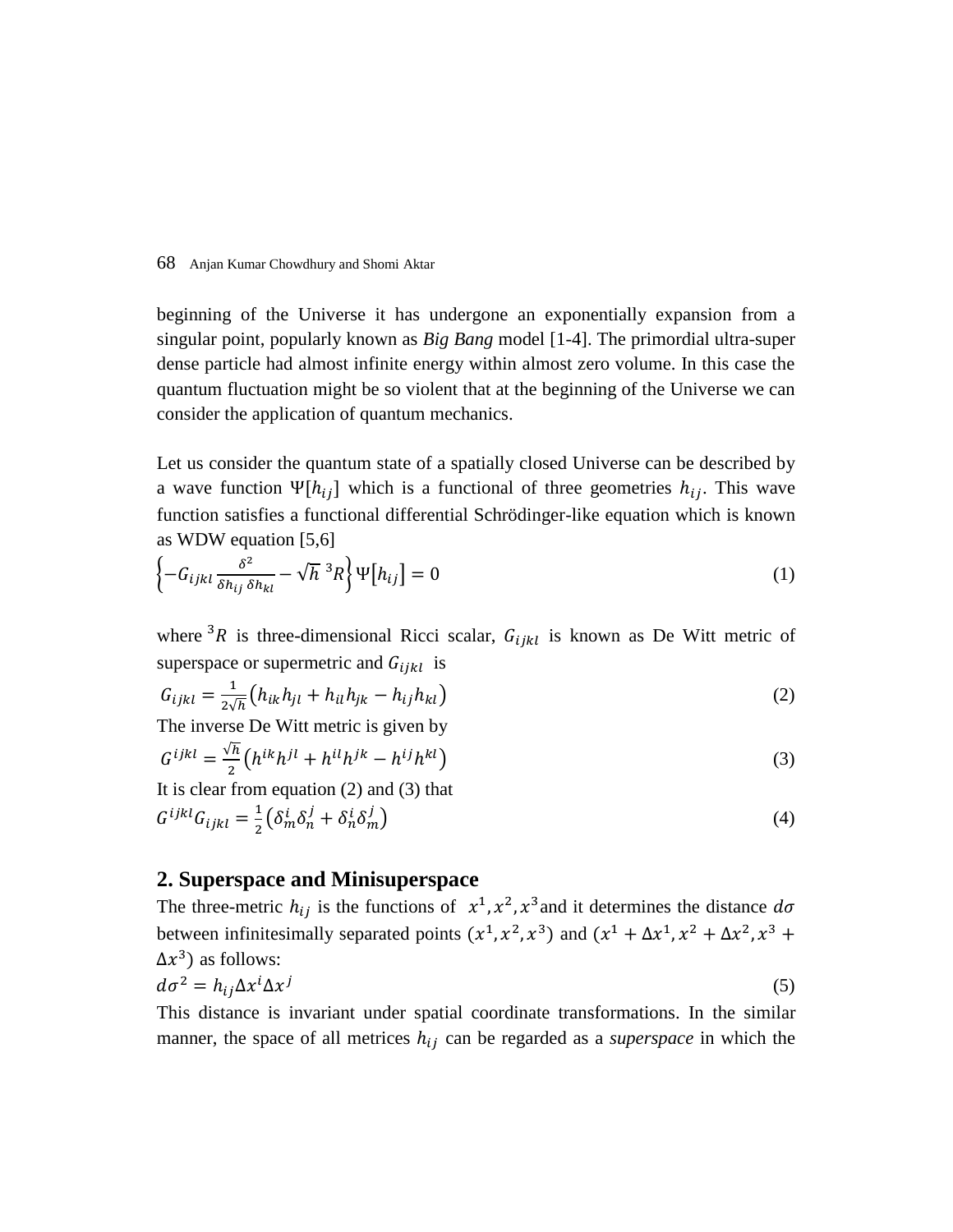

points are the metric functions of  $h_{ij}$ . Now one can define a corresponding supermetric  $G_{ijkl}$  so that the infinitesimal distance  $d\Sigma$  between neighboring metric  $h_{ij}$  and  $(h_{ij} + \Delta h_{ij})$  is given by

$$
d\Sigma^2 = G_{ijkl}\delta h^{ij}\delta h^{kl} \tag{6}
$$

which is invariant in a suitable sense when transformation  $h^{ij} \rightarrow h^{\prime ij}$  is considered. Due to the difficulty of the superspace for its infinite dimensionality, we simplify the problem considering a *Minisuperspace* which is defined by homogeneous and isotropic manifolds where Euclidean histories can contribute to the sum defining the wavefunction [5-7]. The suitable metric of this form can be given by

$$
ds^{2} = \sigma^{2}[N^{2}(t)dt^{2} + a^{2}(t) d\Omega_{3}^{2}]
$$
\n(7)

where  $N(t)$  is the lapse function,  $\sigma^2 = \frac{l^2}{24\pi}$  $\frac{l^2}{24\pi^2}$ ,  $l^2 = 16\pi = 2\kappa^2$  and  $d\Omega_3$  is the line element on the three-sphere  $S_3$ , given by

$$
d\Omega_3^2 = d\chi^2 + \sin^2\chi \left(d\theta^2 + \sin^2\theta \, d\varphi^2\right)
$$
\n(8)

The Euclidean action can be written as [7]

$$
l^2 I_E = -\int_V d^4x \, g^{1/2} \left( \, ^4R - 2\Lambda \right) + 2 \int_{\partial V} d^3x \, h^{1/2} K^2 \tag{9}
$$

The first term is integrated over spacetime and the second term over its boundary. Here,  $K$  is the trace of the intrinsic curvature of the boundary three surface [7-9]. Expressing the four-dimensional curvature  ${}^{4}R$  into the sum of three-dimensional spatial curvature <sup>3</sup>R and intrinsic curvature tensor  $K_{ij}$  and neglecting the surface terms of action, we get

$$
l^2 I_E = -\int_V d^4x \, g^{\frac{1}{2}} \left[ \, {}^3R + K^2 - K_{ij} K^{ij} - 2\Lambda \right] \tag{10}
$$

From equation (7) we calculate

$$
{}^{3}R = \frac{6}{\sigma^{2}a^{2}}; \qquad K^{2} - K_{ij}K^{ij} = \frac{6}{\sigma^{2}} \left(\frac{1}{aN}\right)^{2} \left(\frac{da}{d\tau}\right)^{2}
$$
(11)

where  $\tau$  is the proper time. The volume of the three-sphere [7] can be given by  $\int d^3x h^{1/2} = 2\pi^2 (\sigma a)^3$ (12)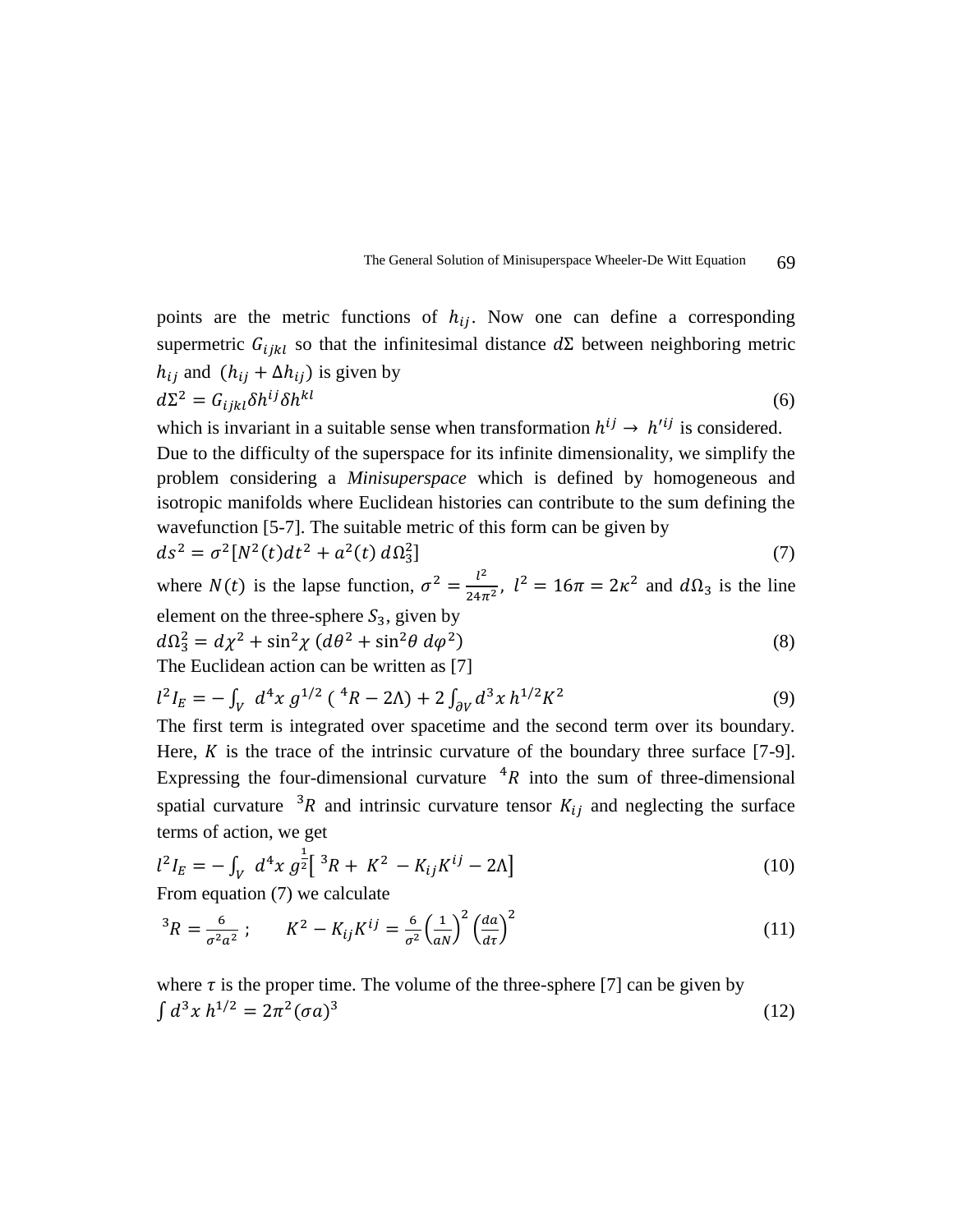Hence,

$$
I_E = \frac{1}{2} \int d\tau \, \left(\frac{N}{a}\right) \left[ -\left(\frac{a\dot{a}}{N}\right)^2 - a^2 + \lambda a^4 \right] \tag{13}
$$

where  $\frac{\sigma^2 \Lambda}{2}$  $\frac{d^{2}A}{3} = H^{2} = \lambda$ ,  $\dot{a} = da/d\tau$ , *H* is the Hubble constant and  $\lambda$  is a parameter.

Let us now include a conformally invariant scalar field  $\phi$  to represent the matter degrees of freedom. The conformal scalar field has the action

$$
I_{\varphi} = \frac{1}{2} \int_{V} d^{4}x \left[ (\nabla \varphi)^{2} + {}^{4}R \varphi^{2} / 6 \right] + \frac{1}{12} \int_{\partial V} d^{3}x \, h^{1/2} K \tag{14}
$$

The boundary term is cancelled by  ${}^{4}R \varphi^2/6$ . The classical field equation for  $\varphi$  is

$$
g^{\mu\nu}\varphi_{;\mu\nu} - \frac{4_R \varphi}{6} = 0 \tag{15}
$$

which is conformally invariant under transformation

$$
g^{\mu\nu}(x) \to \Omega^2(x) g^{\mu\nu}(x) \tag{16}
$$

$$
\varphi(x) \to \Omega^{-1}(x) \varphi(x) \tag{17}
$$

After rescaling

$$
\varphi = \frac{\chi}{(2\pi^2 \sigma^2)^{1/2} a} \tag{18}
$$

One obtains Lorentzian action keeping  $\chi$  and  $\alpha$  fixed on the boundary

$$
I = I_E + I_\varphi = \frac{1}{2} \int dt \, \left[ \frac{N}{a} \right] \left[ \left[ \frac{a \dot{a}}{N} \right]^2 + a^2 - \lambda a^4 + \left[ \frac{a}{N} \dot{\chi} \right] - \chi^2 \right] \tag{19}
$$

where  $\chi$  is conformally invariant. Following standard procedure, the momenta  $\pi_a$  and  $\pi_{\chi}$  can be constructed as follows:

$$
\frac{1}{2}\left(-\pi_a^2 - a^2 + \lambda a^4 + \pi_\chi^2 + \chi^2\right) = 0\tag{20}
$$

This equation can be expressed in operator form. For matter-energy renormalization an arbitrary constant, say,  $2\epsilon_0$  can be included into this equation. There the WDW equation can be given by

$$
\frac{1}{2} \left[ \frac{1}{a^p} \frac{\partial}{\partial a} \left[ a^p \frac{\partial}{\partial a} \right] - (a^2 - \chi^2) \Psi + \lambda a^4 - \frac{\partial^2}{\partial \chi^2} - 2\epsilon_0 \right] \Psi(a, \chi) = 0 \tag{21}
$$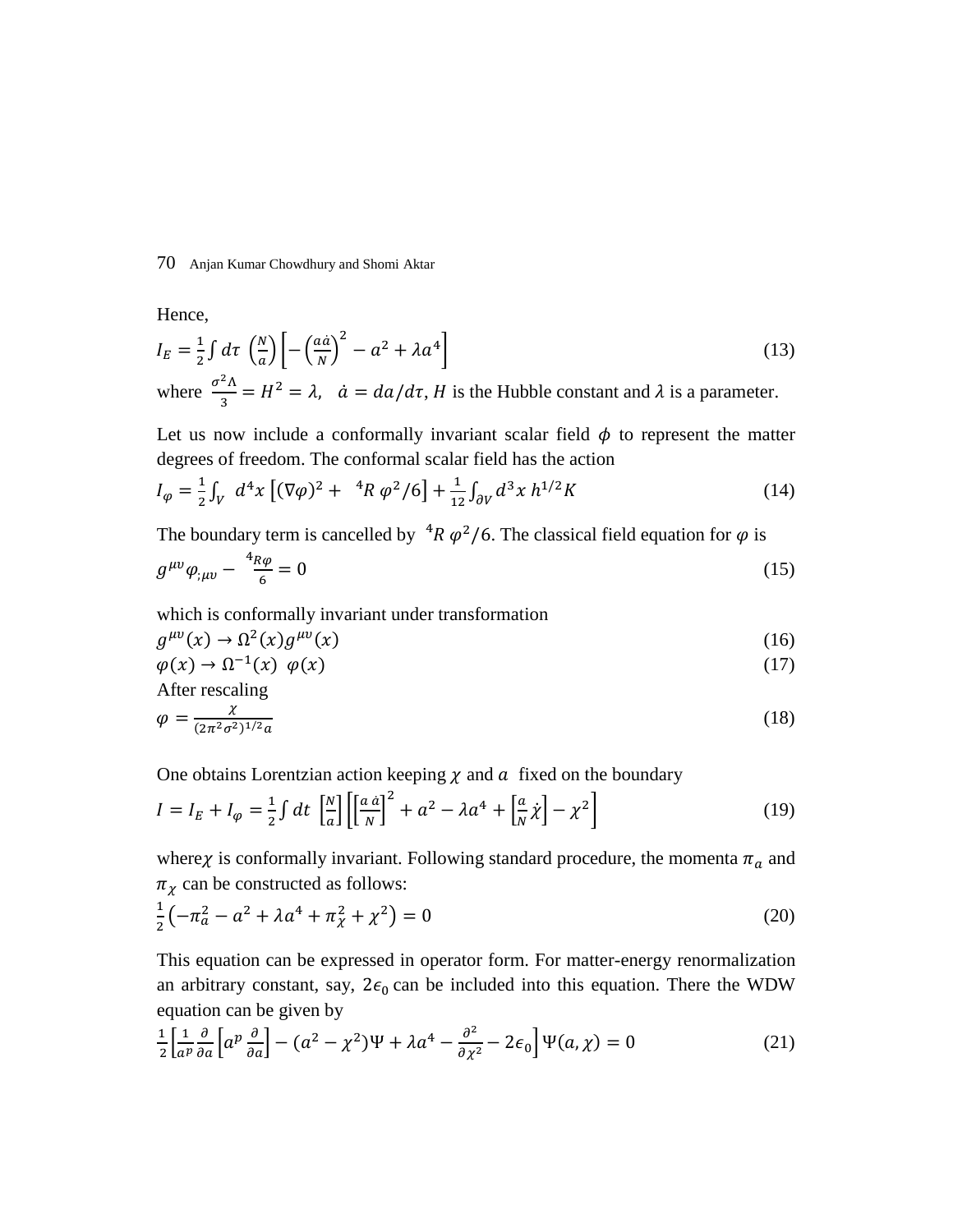The General Solution of Minisuperspace Wheeler-De Witt Equation 71

# **3. Exact Solution**

To simplify the problem let us put,  $\lambda = 0$  and  $p = 1$  in equation (21), we have

$$
\frac{1}{a}\frac{\partial \Psi}{\partial a} + \frac{\partial^2 \Psi}{\partial a^2} - (a^2 - \chi^2)\Psi - \frac{\partial^2 \Psi}{\partial \chi^2} - 2\epsilon_0\Psi = 0
$$
\n
$$
\text{Let } \zeta = (a^2 - \chi^2) \text{ and } \Psi = \Psi(\zeta). \text{ Then}
$$
\n(22)

$$
\frac{\partial \Psi}{\partial a} = \frac{\partial \Psi}{\partial \zeta} \frac{\partial \zeta}{\partial a} = 2a\Psi'
$$
\nwhere  $\Psi' = \partial \Psi / \partial \zeta$ . (23)

Let us calculate the followings

$$
\frac{\partial^2 \Psi}{\partial a^2} = \frac{\partial}{\partial a} (2a\Psi') = 2\Psi' + 4a^2\Psi'' \tag{24a}
$$

$$
\frac{\partial \Psi}{\partial \chi} = \frac{\partial \Psi}{\partial \zeta} \frac{\partial \zeta}{\partial \chi} = -2\chi \Psi'
$$
\n(24b)

$$
\frac{\partial^2 \Psi}{\partial \chi^2} = \frac{\partial}{\partial \chi} \frac{\partial \Psi}{\partial \chi} = -2\Psi' + 4\chi^2
$$
 (24c)

Putting all these values in equation (22), we get after simplification

$$
4\zeta\Psi'' + 6\Psi' - \zeta\Psi - 2\epsilon_0\Psi = 0
$$
  
Let us consider the following transformation

$$
\Psi = Ae^{\alpha\zeta} u(\zeta) \tag{26}
$$

where  $A$  and  $\alpha$  is are arbitrary constants.

Then we calculate the followings

$$
\Psi' = A\alpha e^{\alpha \zeta} u + A e^{\alpha \zeta} u'
$$
 (27a)

$$
\Psi^{\prime\prime} = A\alpha^2 e^{\alpha\zeta} u + 2A\alpha e^{\alpha\zeta} u^{\prime} + A e^{\alpha\zeta} u^{\prime\prime}
$$
 (27b)

Putting all these in equation (25), we get

$$
4\zeta \left[ A\alpha^2 e^{\alpha\zeta} u + 2A\alpha e^{\alpha\zeta} u' + Ae^{\alpha\zeta} u'' \right] + 6\left[ A\alpha e^{\alpha\zeta} u + Ae^{\alpha\zeta} u' \right] - \zeta A e^{\alpha\zeta} u - 2\epsilon_0 A e^{\alpha\zeta} u = 0
$$
\n(28)

To simplify the problem let us take  $4\alpha^2 = 1$  and  $6\alpha = 2\epsilon_0$ . Then dividing by  $2Ae^{\alpha\zeta}$ equation (28) becomes

$$
2\zeta u'' + 4\alpha\zeta u' + 3u' = 0\tag{29}
$$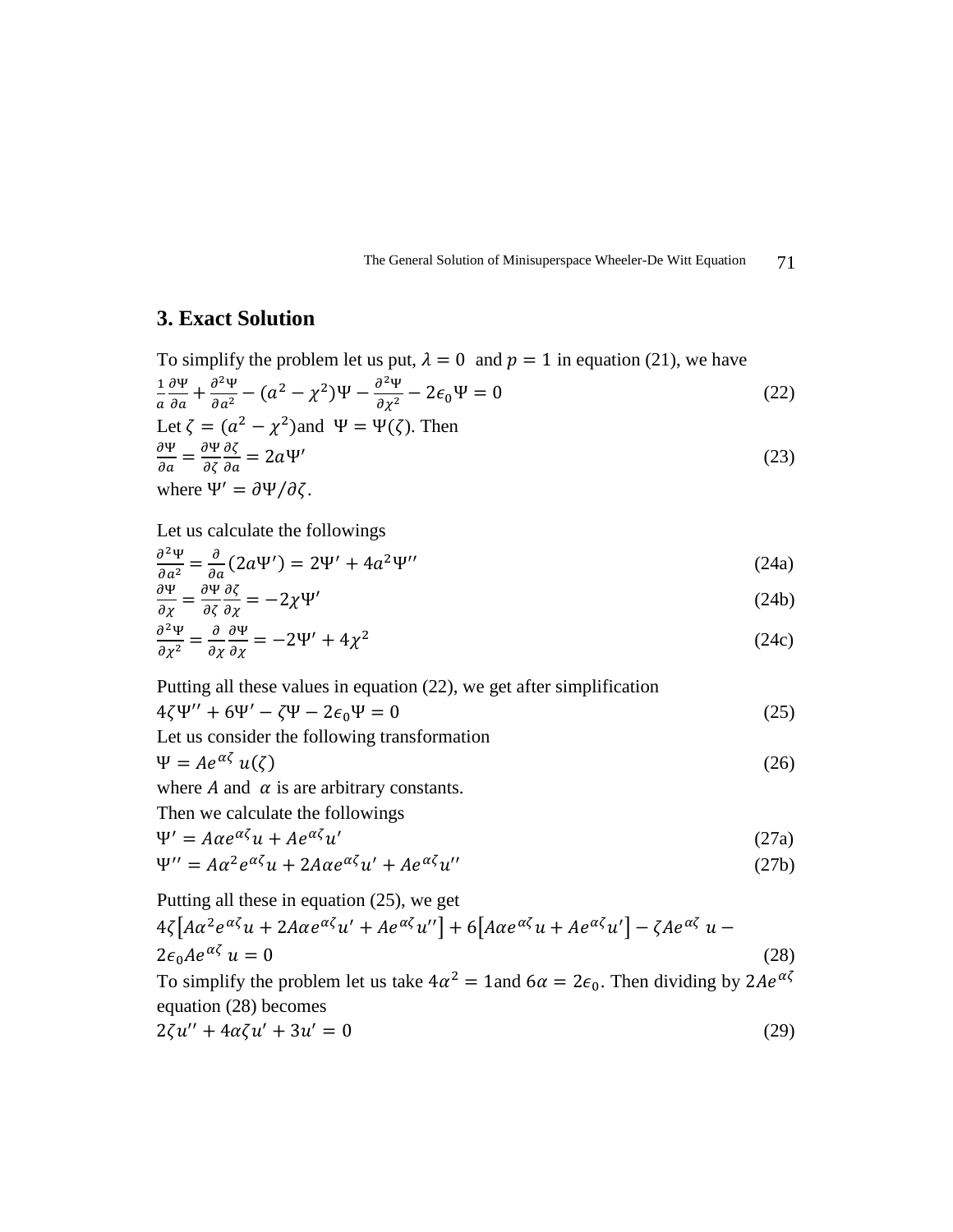Rearranging, we have

$$
\frac{uv}{u'} = -\frac{4\zeta u + 3}{2\zeta} \tag{30}
$$

By integrating the equation (30), we obtain

$$
\ln u' = -2\alpha \zeta - \frac{3}{2}\ln \zeta + const. \tag{31}
$$

$$
u' = \frac{du}{d\zeta} = B e^{-2\alpha\zeta} \zeta^{-3/2}
$$
\n(32)

where  $B$  is a constant. Therefore

$$
u = B \int_{\zeta_0}^{\zeta} e^{-2\alpha \zeta} \zeta^{-3/2} d\zeta
$$
\n(33)

Now we get the solution for Ψ is

$$
\Psi = Ae^{\alpha\zeta}u = C e^{\alpha\zeta} \int_{\zeta_0}^{\zeta} e^{-2\alpha\zeta} \zeta^{-3/2} d\zeta
$$
\n(34)

where  $C$  is a constant. This provides the general solution of the Minisuperspace Wheeler-De Witt equation. The probability of the universe being in a small interval  $(a + \partial a)$  and  $(\chi + \partial \chi)$  is given by

$$
P \propto \int |\Psi|^2 \delta a \, \delta \chi \tag{35}
$$

The relative probability can be defined by

$$
\mathcal{P} = \frac{a_1 |\Psi(a_1, \chi_1)|^2}{a_2 |\Psi(a_2, \chi_2)|^2} = \frac{a_1}{a_2} \tag{36}
$$

on  $\chi$  =constant.  $\chi$  is related to scalar field  $\varphi$  by  $\chi = ka\varphi$ , where k is a constant. Therefore,

$$
\zeta = a^2 - \chi^2 = a^2(1 - k^2 \varphi^2) \tag{37}
$$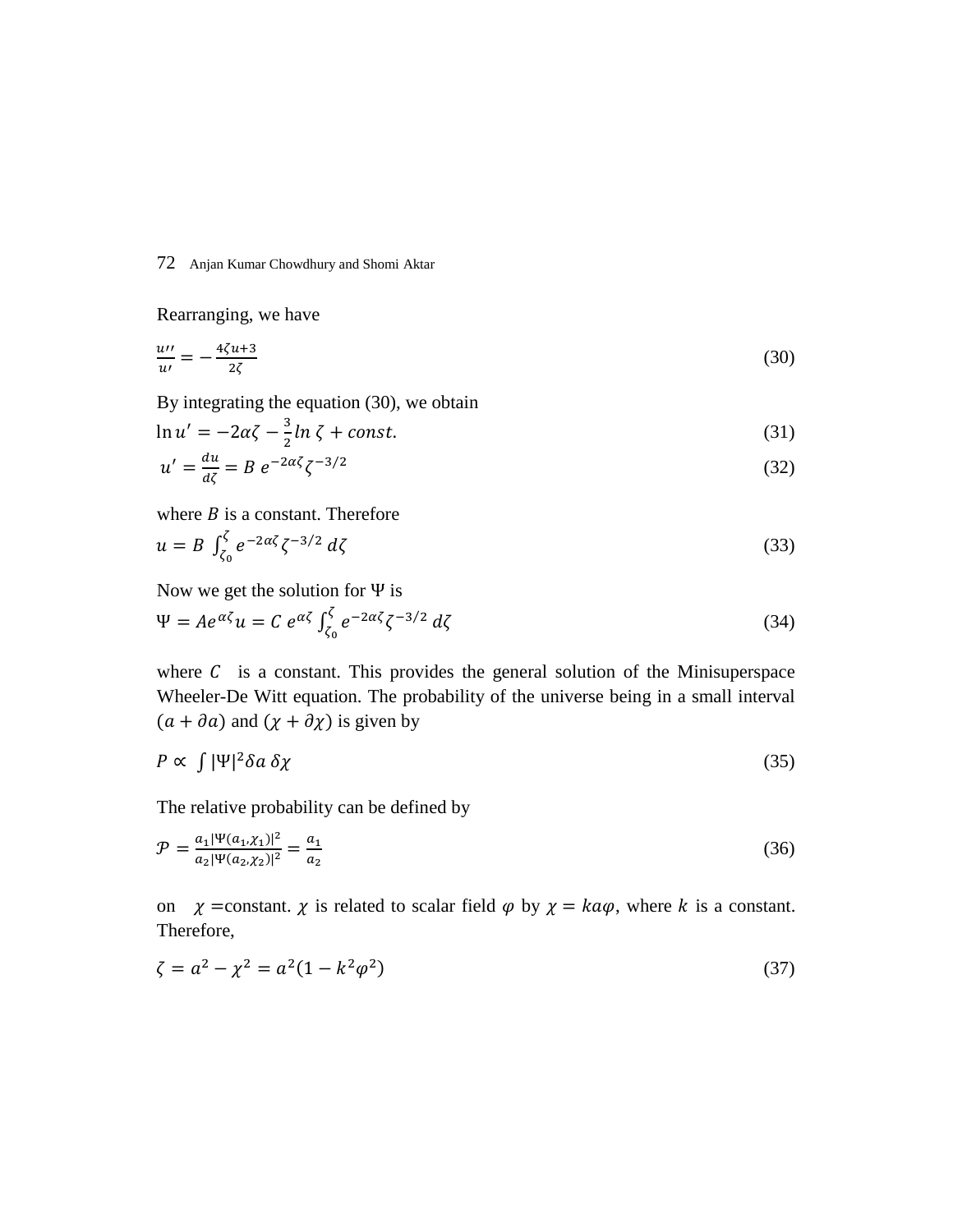The General Solution of Minisuperspace Wheeler-De Witt Equation 73

The coordinates  $(a, \varphi)$  are depicted in the following figure 1:



**Figure 1.** Coordinates  $(a, \varphi)$  depicted the equation (37)

# **4. Discussion**

Equation (34) provides the general solution of Minisuperspace WDW equation. The integral in equation (34) gives a constant for suitable values. So, we can fairly demand that at the present state the Universe is expanding exponentially for  $\alpha = 1/2$ . The integral diverges when  $a = 0$ . It signifies that the Universe started from a non-zero radius. One can assume that non-zero radius might be the Planck length. When  $\alpha = -1/2$ , the Universe contracts exponentially. The phase change